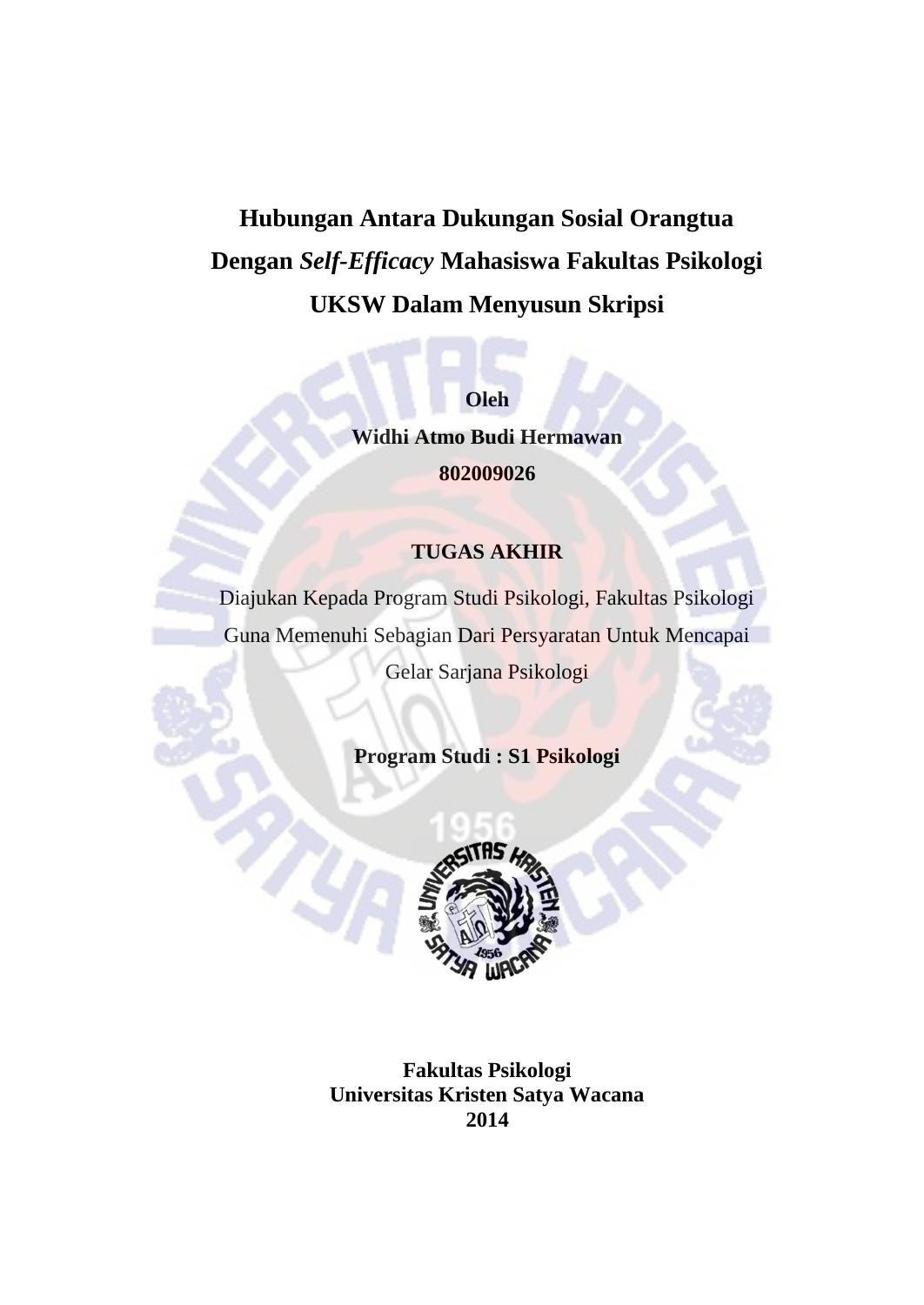#### **ABSTRACT**

#### **The Relationship between Social Support of Parents and Students' Self-efficacy of UKSW Faculty of Psychology**

Psychology Faculty of Satya Wacana Christian University

*The aim of this research is to know the relationship between students' self-efficacy and the social support of their parents in completing their mini thesis. Social support of parents is one of support gained by students that giving them a positive impact towards students' self-efficacy, mainly in academic activities by which in this context is the effort to complete their mini thesis. Subjects of this study are 91 students that live in Salatiga, of which these students have been registered in mini thesis bureau of Psychology faculty. The scale for this study is social support scale of parents, adapted from social provisions scale (Russel & Cutrona, 1998). This scale consists of 6 aspects and 36 items. Meanwhile, the self-efficacy scale is based on terminology and theory of Bandura (1998) comprising of three components that is, generality, level, and strength, and measured by domain that has been adjusted in mini thesis are, i.e., domain of base knowledge concerning mini thesis and 34 items of mentoring items. Results of this study shows that 0,185 of r correlation coefficient with 0,040 significance value. Thus, this study shows that there is a positive and significant relationship between social support of parents and students' self-efficacy of Psychology Faculty of UKSW in completing of mini thesis.*

## *Key words: social support of parents, self-efficacy, Students in Completing of Mini Thesis.*